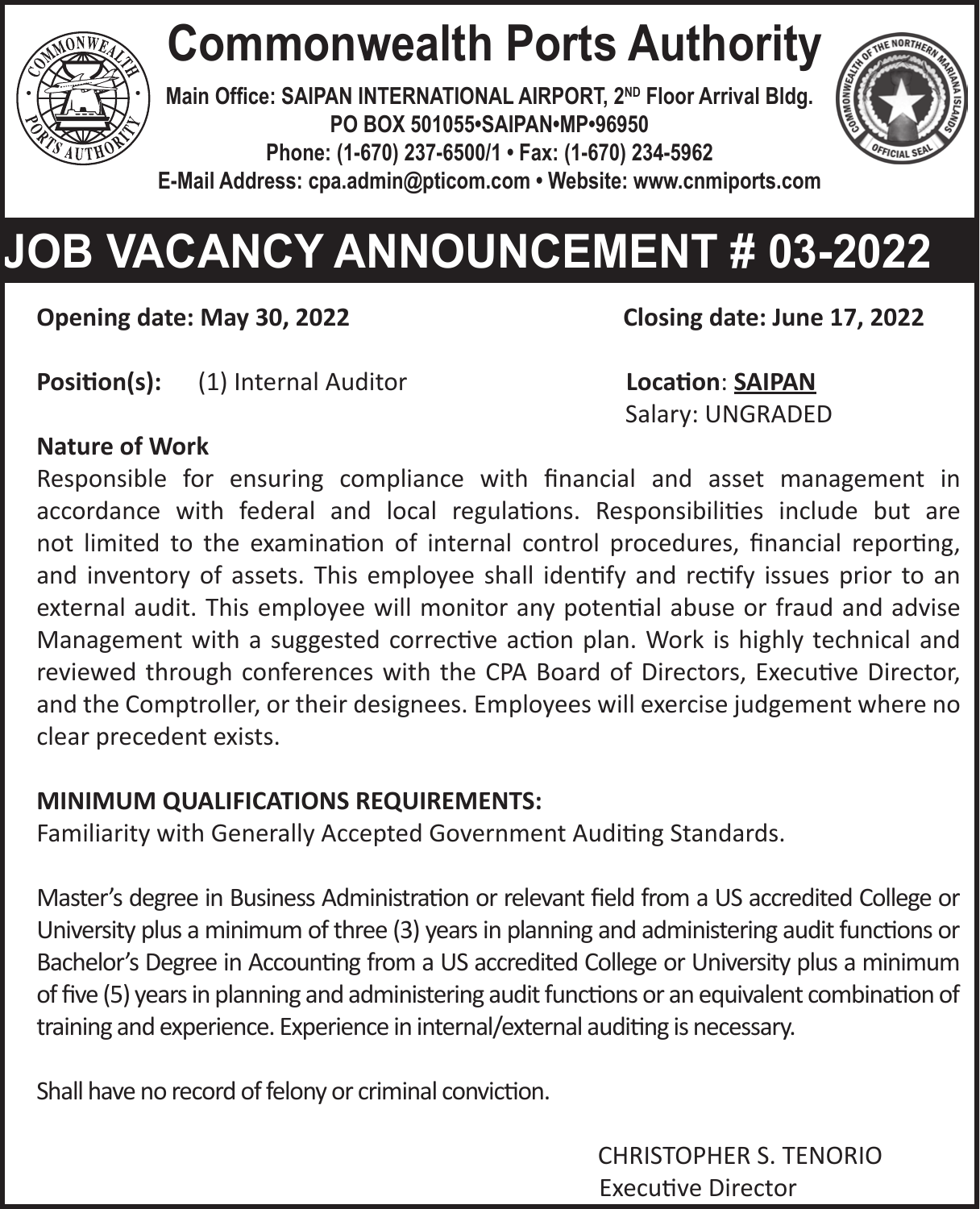## **COMMONWEALTH PORTS AUTHORITY**

Position Description

### **INTERNAL AUDITOR**

## **CODE:141\_**

### **Nature of Work**

Responsible for ensuring compliance with financial and asset management in accordance with federal and local regulations. Responsibilities include but are not limited to the examination of internal control procedures, financial reporting, and inventory of assets. This employee shall identify and rectify issues prior to an external audit.

This employee will monitor any potential abuse or fraud and advise Management with a suggested corrective action plan. Work is highly technical and reviewed through conferences with the CPA Board of Directors, Executive Director, and the Comptroller, or their designees. Employees will exercise judgement where no clear precedent exists.

### **EXAMPLES OF DUTIES**

- 1. Review all accounting and procurement procedures for compliance with local and federal requirements, including the Single Audit Act of 1984.
- 2. Ensure Single Audits are performed and completed on a timely manner for every fiscal year.
- 3. Recommend, create, and implement any plan or procedure to ensure compliance with local and federal accounting and procurement requirements.
- 4. Recommend, create, and implement any corrective action plan or procedure to resolve any audit findings.
- 5. Monitor compliance with any plan or procedure implemented, including corrective action plans regarding CPA's Single Audit and Passenger Facility Charge Audit.
- 6. Recommend any additional corrections or actions to any plan or procedure.
- 7. Consult and advise Management and Accounting on internal and ongoing corrections.
- 8. Perform monthly, quarterly, and annual reviews and internal audits to identify deficiencies and areas for correction and improvement.
- 9. Consult with the external auditor to initiate any interim reviews prior to any annual audits to anticipate any deficiencies and propose corrective measures.
- 10. Conduct risk assessments regarding and related to accounting and procurement plans and procedures.
- 11. Issue deficiency notices or findings to Accounting and Management for consultation and action.
- 12. Compile and implement an annual internal audit plan.
- 13. Ensure complete, accurate, and timely audit information is reported to the CPA Board of Directors, CPA Management, CPA Accounting, and Federal grant awarding agencies.
- 14. Provide the overall supervision of planned annual audits.
- 15. Act as an objective source of independent advice to ensure validity, legality, and goal achievement.
- 16. Identify loopholes and recommend risk aversion measures and cost savings.
- 17. Report to the CPA Board of Directors information regarding any corrective action plan or other similar plans or procedures.